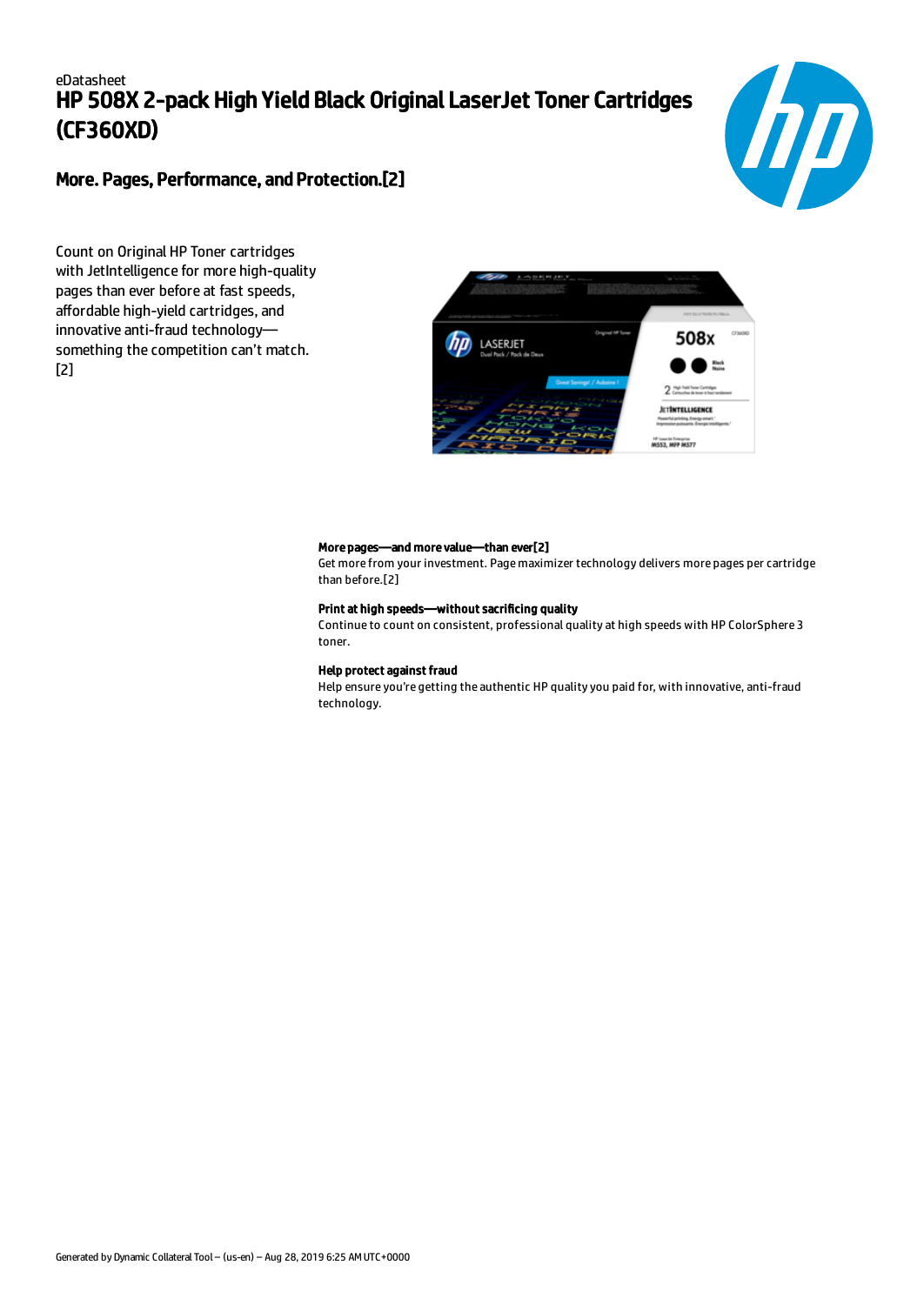| Color(s) of printing supplies                | <b>Black</b>                                                                                                            |
|----------------------------------------------|-------------------------------------------------------------------------------------------------------------------------|
| <b>Print Technology</b>                      | Laser                                                                                                                   |
| Supply type                                  | Cartridges                                                                                                              |
| <b>Operating temperature range</b>           | 10 to 32.5°C                                                                                                            |
| Storage temperature range                    | $-20$ to $40^{\circ}$ C                                                                                                 |
| <b>Operating humidity range</b>              | 20 to 80% RH                                                                                                            |
| <b>Non-Operating Humidity Range</b>          | 10 to 90% RH                                                                                                            |
| <b>Print Resolution Technologies</b>         | JetIntelligence                                                                                                         |
| <b>Compatibility</b>                         | HP Color LaserJet M552/M553 Printer series                                                                              |
| Product count per unit                       | $\overline{2}$                                                                                                          |
| <b>Quantity per pallet</b>                   | 70                                                                                                                      |
| Count of carton in pallet                    | 70                                                                                                                      |
| <b>UPC number</b>                            | 193808475139                                                                                                            |
| Minimum dimensions ( $W \times D \times H$ ) | 395 x 294 x 161 mm                                                                                                      |
| Minimum dimensions ( $W \times D \times H$ ) | 15.55 x 11.57 x 6.34 in                                                                                                 |
| Package dimensions (W x D x H)               | 395 x 294 x 161 mm                                                                                                      |
| Package dimensions (W x D x H)               | 15.55 x 11.57 x 6.34 in                                                                                                 |
| Pallet dimensions (W x D x H)                | 1198 x 997 x 1271 mm                                                                                                    |
| <b>Pallet dimensions</b>                     | 47.2 x 39.3 x 50 in                                                                                                     |
| Package weight                               | 2.54 kg                                                                                                                 |
| Package weight                               | 5.59 lb                                                                                                                 |
| <b>Pallet weight</b>                         | 198.3 kg                                                                                                                |
| <b>Pallet weight</b>                         | 436.2 lb                                                                                                                |
| <b>Page Yield</b>                            | 12500                                                                                                                   |
| Page yield (black and white)                 | Per cartridge: 12,500 pages                                                                                             |
| What's in the box                            | Toner cartridge; Recycling guide                                                                                        |
| Warranty                                     | HP's Premium Protection Warranty. This HP product is warranted to be free from defects in materials and<br>workmanship. |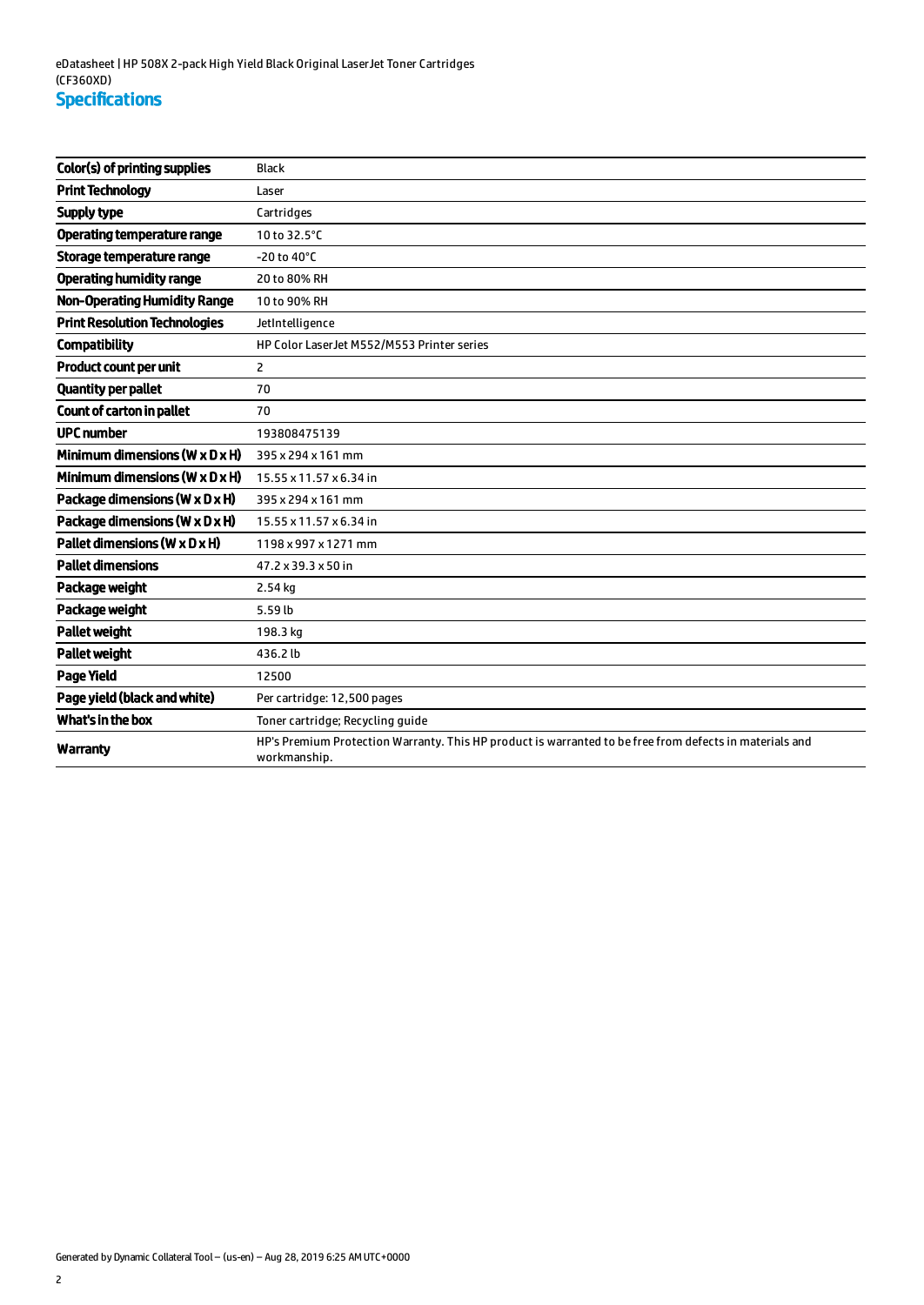No Recommended Accessories and Services